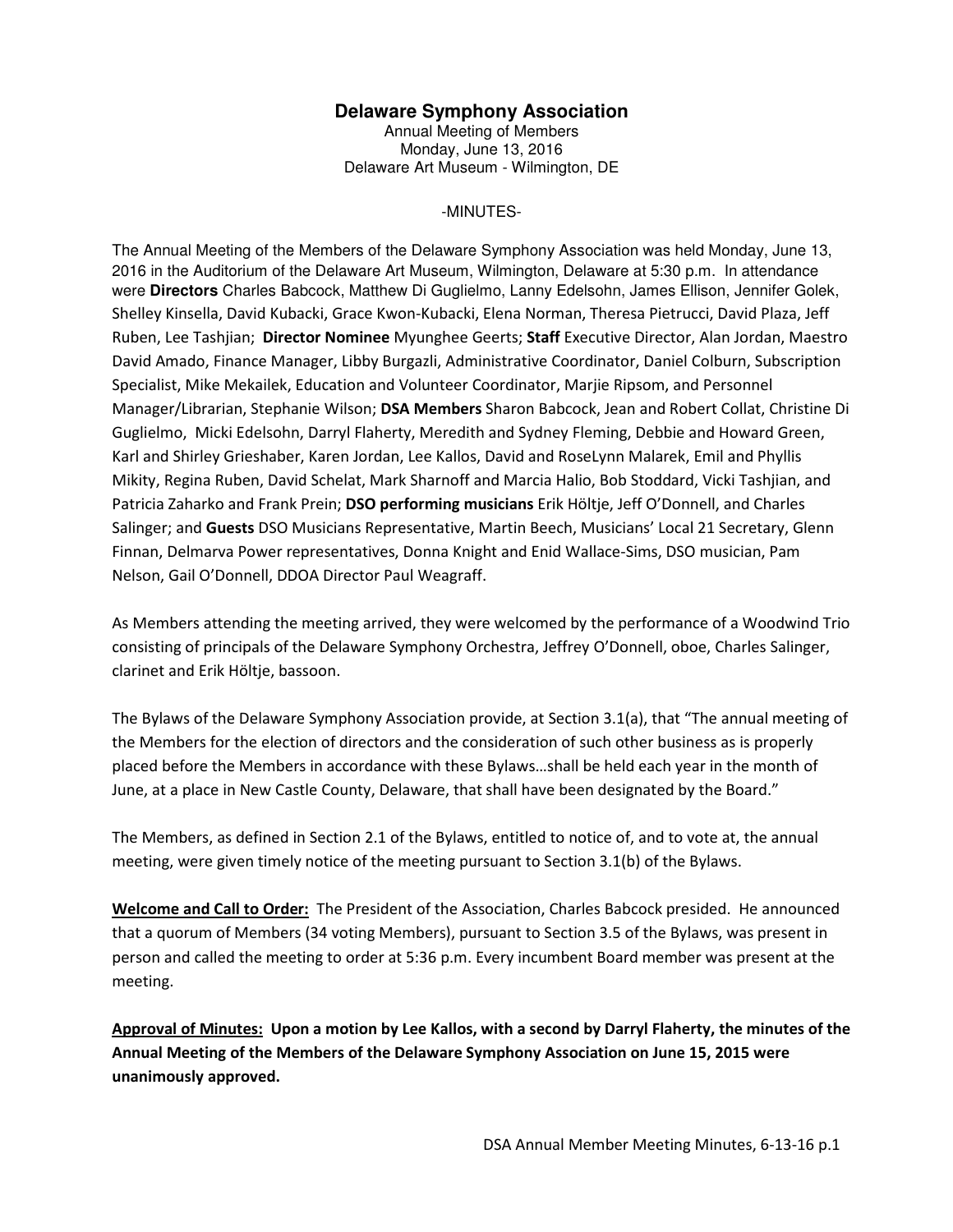**Finance Committee Report:** I. David Plaza, Treasurer, presented a financial report on behalf of the Finance Committee, a copy of which is attached to these minutes. His report included a review of the 2016 Fiscal Year Budget, 2016 Fiscal Year Financial Results, including an income and expense analysis and Income/Expense Summary, a review of Key Points and an overview of the 2017 Fiscal year Budget.

**Artistic Report:** Maestro David Amado described the forthcoming 2016-2017 Symphony season. Copies of the new season brochure were available for the Members in attendance. David provided a brief summary of some highlights of the current season (almost completed) and remarked about what stands out about last year: the arrival of our Executive Director, Alan Jordan, the spectacular momentum and progress in meshing the institutional values with the community needs, and the education concerts downstate.

A musical interlude followed by the Woodwind Trio who performed the Minuet and Trio from Mozart's Divertimento, K439b.

**Administrative Report:** Executive Director, Alan Jordan, reported that we are celebrating the 110th Anniversary of the Delaware Symphony Orchestra. There were high points and low points to the season and we're working on a re-blossoming of the Orchestra. Significant work has been done to develop a dynamic, energetic and bold 3-year Strategic Plan with a Mission and Vision Statement as well as Core Values. Classics Series Subscriptions are currently increased by 21%, with a return to assigned seating at The Grand. Concurrently, we've seen an increase of 232% (approximately \$95,000) in Subscription Sales and the final results are not yet known. There are other exciting events and financial opportunities forthcoming as well.

**Election of Directors:** The Members proceeded to elect each of the following individuals to the Board of Directors upon the strong recommendation of the existing Board of Directors, pursuant to Article IV of the Bylaws:

 Charles Babcock, Board Member and President of the Symphony, was elected to a second three-year term on the Board (Class of 2019), his first term having expired at the 2016 annual meeting.

 Grace Kwon-Kubacki, Board Member and Chair of the Education Committee, was elected to a second three-year term on the Board (Class of 2019), her first term having expired at the 2016 annual meeting.

 Elena Norman, Board Member and Chair of the Nominating and Governance Committee, was elected to a second three-year term on the Board (Class of 2019), her first term having expired at the 2016 annual meeting.

Myunghee Geerts (Bio attached) was elected to her first three-year term on the Board (Class of 2019).

## **Upon motion by Lanny Edelsohn, with a second by Darryl Flaherty, the election of Charles Babcock, Grace Kwon-Kubacki, Elena Norman and Myunghee Geerts as Directors was unanimously approved.**

**There was a motion to adjourn the meeting by David Kubacki with a second by Jeff Ruben. The meeting was adjourned at 6:28 p.m.** The Members promptly retreated to a reception, during which they were entertained by the Woodwind Trio for a time and after which the musicians joined the Members at the reception.

Respectfully submitted,

Theresa M. Pietrucci, Secretary